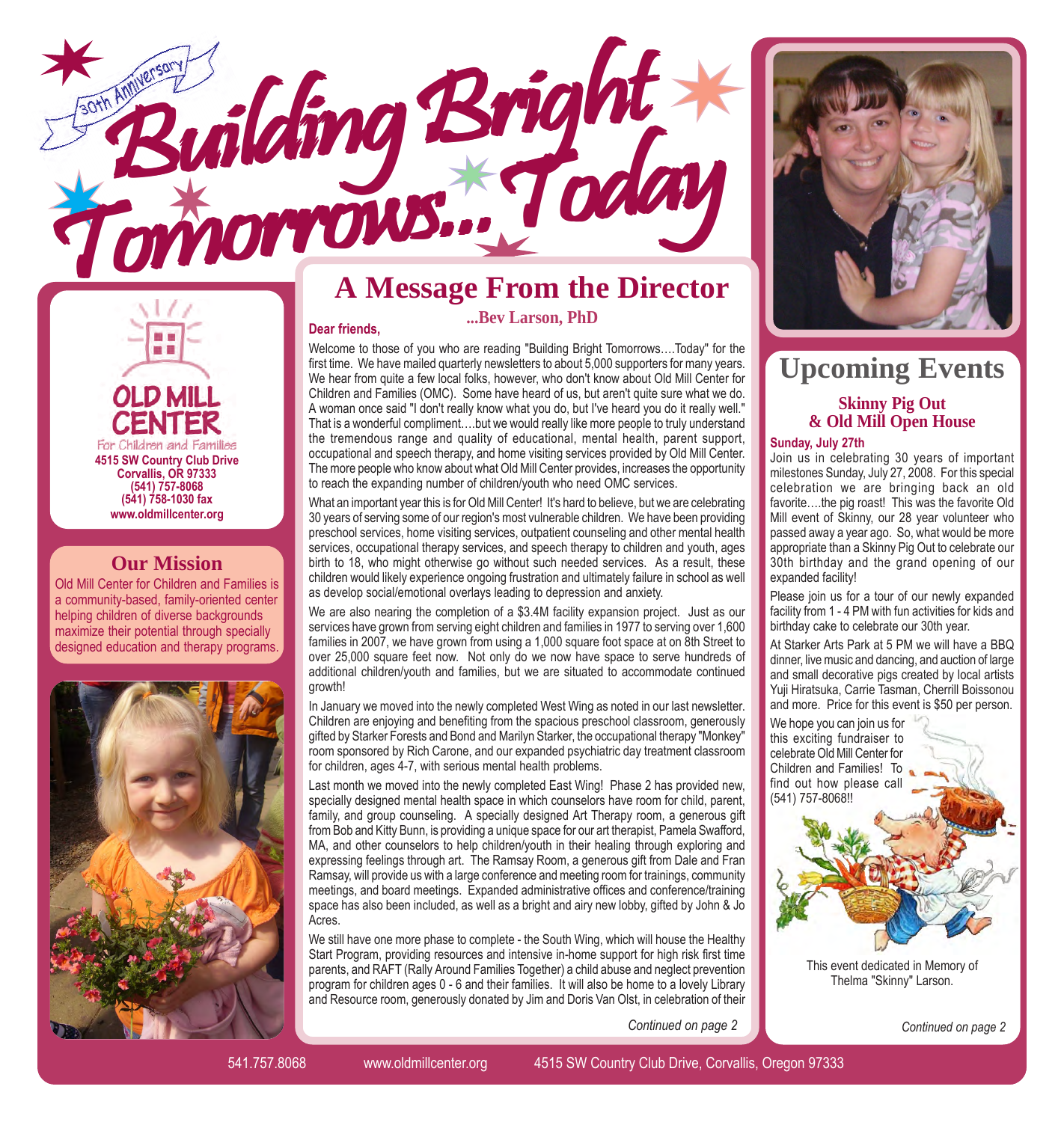

### *Director's Message*

*Continued from page 1*

lovely daughters. This will provide a much needed space for books, videos, and other resources for staff, children/youth, and parents, volunteers and college/university interns.

As always, we are so grateful for your support of Old Mill and the exciting, unique and groundbreaking work that we do here to positively impact the lives of children/youth and families in our area. Please see the complete staff list to note the breadth and depth of our staff expertise.

Hope to see you all at our Open House on Sunday, July 27th! Thanks to all of you for all you do!!

Bev Larson, Executive Director

### *Upcoming Events...*



#### **Harvest Music Festival**

Many of you have enjoyed the music, food and ambience of the Harvest Music Festival, held in early September for the past few years. The Festival is a fundraiser for Old Mill and the Corvallis-OSU Symphony and organized by representatives of both organizations. Because of construction work being done at our beautiful location, Greengable Gardens, the committee decided not to hold the festival this year, rather than change the location for just one year. We will be back in full swing next September, so plan to join us again for this exceptional "garden party."

#### **12th Annual Old Mill Golf Classic**

Please join us at Trysting Tree Golf Course Friday, September 19, 2008 for our 12th Golf Classic. Entry fee is \$125 per person and includes: 18 holes of golf, scramble format (4-person teams); NEW this Year - Carts included; Clinic with golf Pros Bob Gilder and Sean Arey; Buffet BBQ, Tee Prizes and Awards; 1 Mulligan; 1 \$2500 Putting Contest ticket; 1 Hole In One ticket; 2 Raffle tickets; 2 Drink tickets; 2 Hit The Duck tickets; Team picture with Bob Gilder; \$75 tax-deductible contribution to Old Mill Center. Early Bird Entry Discount - Register a Foursome by August 30th - Only \$400!





## **Occupational and Speech Therapy**

Have you heard? Old Mill Center can provide occupational and speech therapy for children ages birth to 16 years. "I understand why a child might need speech therapy but why occupational therapy? Kids don't have jobs." Oh, but they do! From sucking and swallowing, returning a smile, learning to walk and dress themselves, all the way to climbing a jungle gym, brushing their teeth and paying attention in school there is a lot to the job of being a kid. Think of the "occupation" in occupational therapy as "doing". We provide screening, evaluation and therapy for children from birth through the age of 16 years. If you think your child may be experiencing problems in the areas of speech-communication, and oral motor skills ask for Melinda Croft, M.A., CCC-SLC. For feeding, self-care, fine and visual motor skills, gross motor skills, self-regulation and sensory processing skills, oral motor skills, social, play and cognitive skills ask for Deborah Wagner, OTR/L.



### **Healthy Start Program Update ...by Coordinator, Medora Tuck**

Benton County Healthy Start is privileged to begin working with families as soon as their babies arrive. Healthy Start is a statewide program offering intensive home visiting and parental support to first-time parents who indicate interest in the program and who qualify for services based on a wide range of risk factors and family challenges. Healthy Start is a completely voluntary programthere is no mandatory participation and services are completely free of charge to all families. I would like to highlight a few strengths and challenges in the program in hopes that we can convey a sense of how things are going in the world of Healthy Start in our county.

To begin, a listing of our program's strengths includes our team of Family Support Workers and the excellent support and encouragement and creative ideas that are shared every day with the families in our program. Our program is strengthened by the design of its management - the Benton County Healthy Start Management Team is composed of representatives from our County Commission, the Home Health Department of Good Samaritan Hospital, the Parent Enhancement Program, Old Mill Center for Children and Families, Linn-Benton-Lincoln Early Intervention, Benton County Health Department, and Linn-Benton Community College. Healthy Start strives to collaborate with community partners and to work together on shared goals and ideas. The program is exceedingly fortunate to have strong support from Good Samaritan Hospital and the Home Health Department nurses who administer our initial screening tool to all the first-birth families who give birth at Good Samaritan. Healthy Start also benefits from the support, structure and compassionate environment offered by Old Mill Center for Children and Families where our program is housed.

A brief listing of our greatest challenges would include: that the Healthy Start model bases eligibility for intensive home visiting services on risk factors-it would be wonderful if we could offer support to all families since the transition to parenthood is a challenging and amazing journey for all families, not only those who exhibit predetermined risk factors. Another challenge is in ensuring that people in our community know about Healthy Start and the services offered. An additional area that presents a challenge is ensuring that all first-birth families are reached. Fortunately, we do reach almost all of them, but we need to continue working to ensure that families who have adopted children or given birth at home or moved into the area soon after the birth of their baby are given the opportunity to participate in Healthy Start as well. Many of our Healthy Start parents are teenage parents, and we must continue to work for services and educational plans that encourage the teen parents in our community to continue school in a way that empowers their lives and incorporates the extremely important tasks of parenting and bonding and connecting with their babies.

It is this kind of connecting that Healthy Start is all about. Our program has offered support as parents have focused on: becoming clean and sober, leaving abusive relationships, returning to school, finding safe and affordable housing, accessing support for mental health services, keeping babies safe, advocating for equality, developing social skills, etc. There are many Healthy Start families who have overcome extreme stressors and life challenges beyond what most of us can even imagine. These are certainly examples of perseverance and strength. The role of Healthy Start, though, is really about being an ongoing, supportive presence in the lives of families, providing the scaffolding for parents to realize their own strengths, to become empowered by their capacities as parents, to learn how to seek guidance, to enjoy their babies--and to simply smile.

So truly the Healthy Start program's greatest strength is the families that we work with every day....and our program's greatest challenge is the families that we work with every day!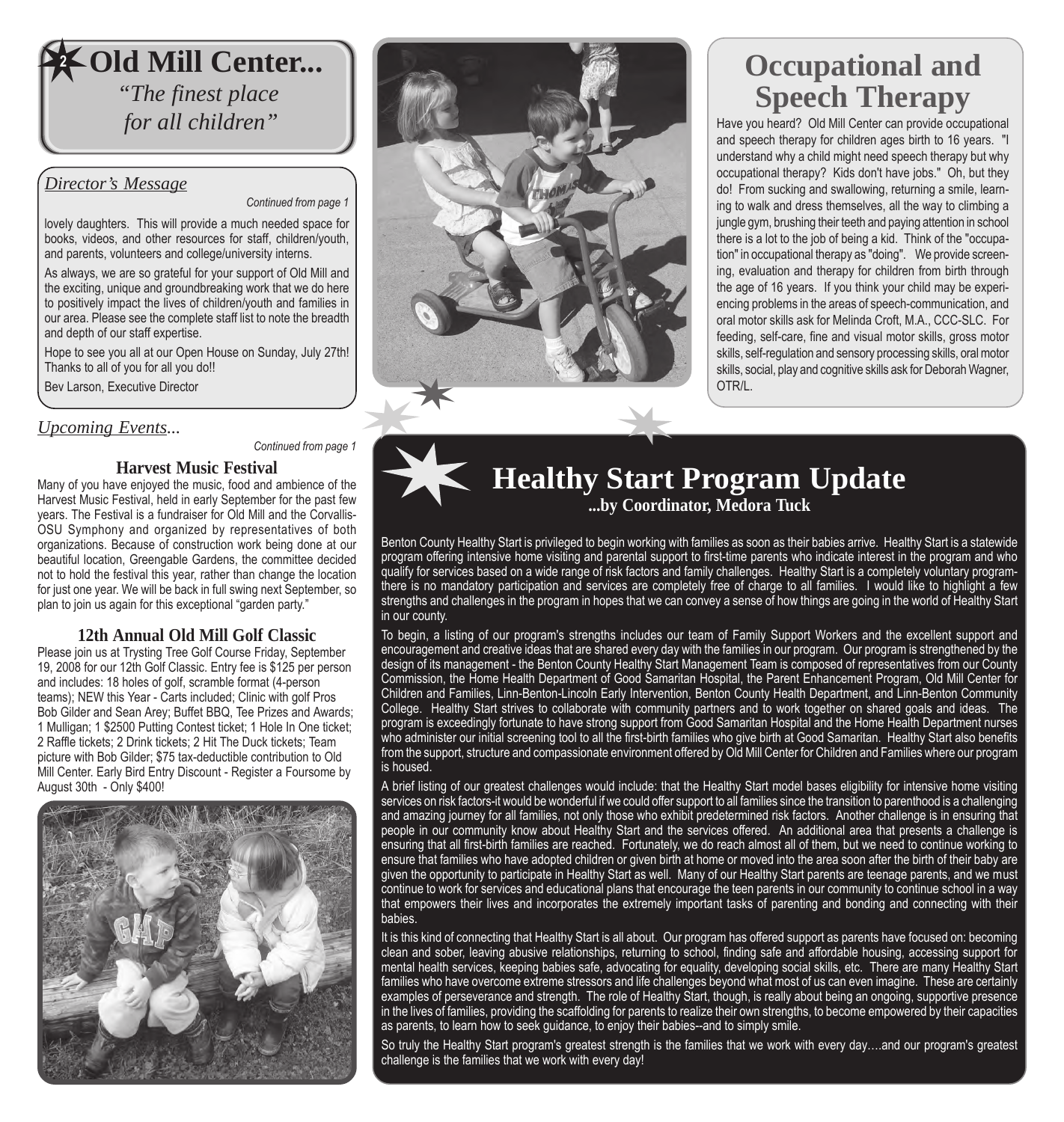# **Second Year Gardeners**

Again this growing season, the Intensive Treatment Services (ITS) children and staff have planted a garden in the Dunawi Creek Community Garden. This year they will be joined by children in the Integrated Preschool Program as they grow tasty vegetables. The children participate in planning, planting, watering, weeding, and growing vegetables. Last year they were able to supply vegetables for snack and take some of the harvest home to their families. The children were very proud to share the "vegetables" of their labor.

Being a Community Gardener requires the children to participate in community service. Each garden plot owner must provide six hours of community service to the Dunawi Creek Garden. Last year the children and some family members helped paint a shed, weed common pathways, spread wood chips on the paths, and picked up trash in the garden area to complete their service. This year the children will be responsible for hauling the yard debris container across the field for pick up, helping to maintain the common paths and trash pick up in the garden area.

Meaningful work is good for the souls of the children. It allows them to be successful and problem solve in a real life setting. They enjoy a feeling of pride in the fact that they are active participants in impacting the world around them. Math, science, and literacy skills are taught and practiced through graphing, measuring, learning about the water cycle, plant life cycle, and insects are all part of what is done to be good gardeners. Besides, gardening is fun!



## **Putting the "Play" Back in "Playground" ...Cindy Bond, MS**

As the last walls are painted, sprinkler systems placed and carpet laid in Phase 3 of Old Mill Center's beautiful expansion, we look ahead to one last task-renovating the existing playground. Two years ago OSU business students took on the task of designing a new playground for the children of Old Mill Center and raised some "seed" money through innovative procurement at the 2007 auction. Old Mill staff has continued to work with Northwest Playground Equipment, Inc. to tweak the original plan and create a magical environment for our children to grow and develop skills.

Gone will be the need for annual sealing of chemically-treated wood structures. Gone will be the need for annual replacement of bark chips. In its place will be a playground surface foundation created from soft locking safety tiles. While keeping some of the favorite equipment-circle cycle and tire swing-we will add new swings, climbing structures and sensory panels to challenge, stimulate and enchant our children while allowing accessibility.

To get things off the ground, I am personally purchasing two pieces of playground equipment in memory of my parents, two spring horses that will affectionately be named "Pat and Bob" (for Pat and Bob Kemp.) I personally challenge those of you who support Old Mill Center to do the same. We want to be able to put the "play" back in our playground for the start of school this fall and look forward to any donations or contributions to "Playground Fund."

## **Thanks to Strong Families Community Partners**

**...Annmarie O'Daniel, MS, LPC**

Thanks to all our community partners for your support for and collaboration with Old Mill Center's Strong Families Program. The Oregon Childrenís Plan Grant (that supports our Strong Families Program) has been rewritten to serve parents and young children through an outpatient therapeutic model. As a result, the current Strong Families Program will be concluding services as of June 30, 2008. However, Old Mill will continue to provide needed services through other programming. Our Strong Families Program has had the privilege of serving over 2,400 families in Benton County through our outreach, family stabilization, and counseling programs over the past four years. At the core of the Strong Families Program is the philosophy that strong community collaborations build strong families.

We have served:

- Over 400 pre-school aged children through our Second Steps: Violence Prevention Curriculum.
- Over 100 parents with our Incredible Years Parenting Class (in collaboration with Linn-Benton Community College).
- Over 300 children ages 5-8 at the Boys and Girls Club through our drop-in Friendship Groups.
- Over 80 children ages 3-8 through our Experiential Groups through the Adair Village Summer Program (in collaboration with the city of Adair).
- Over 200 families through both outpatient and in-home Child & Family Therapy (with generous support from OMCís outpatient therapy program) to families without insurance coverage. We also served over 15 Spanish speaking families through Child & Family Therapy (in collaboration with Benton County Health Department).
- Over 50 parents through RAFT (Rallying Around Families Together) Mental Health Programs; which include group, individual, and family therapy.
- Over 600 families through our Community Safety Net Program.
- Over 20 children in our First Steps to Success Curriculum.
- Over 50 Moms in our Dual Diagnosis Group (in collaboration with Milestones Family Treatment and Community Outreach).
- Over 300 inmates in our Incarcerated Parents Support Group (in collaboration with Benton County Corrections Facility).
- Over 20 children through our Children Healing from Domestic Violence Groups (in collaboration with the Center Against Rape & Domestic Violence).
- Over 25 families through In-Home Skills Training; with 6 families living in Rural Communities (Alsea, Monroe, and Philomath).
- Over 10 families (10 non-offending parents and 18 children) through our Children of Incarcerated Parents Groups.



## **Open for Business-The RAFT Closet**

The RAFT Program (Rally Around Families Together) and its OSU interns have created a donation center known as the RAFT Closet. The RAFT closet will serve families enrolled in the RAFT collaborative program housed at Old Mill Center and will be accepting donations of gently used or new children's clothing ranging from birth to 36 months. We would also appreciate shoes, hats, bibs, small toys, infant or toddler accessories, diapers, wipes, toilet paper, laundry detergent and dish soap. In addition to the infant and toddler section of the RAFT closet, we will be accepting donations of women's clothing. Donations may be dropped off at Old Mill Monday-Friday, 7:30-5:30.



**3**